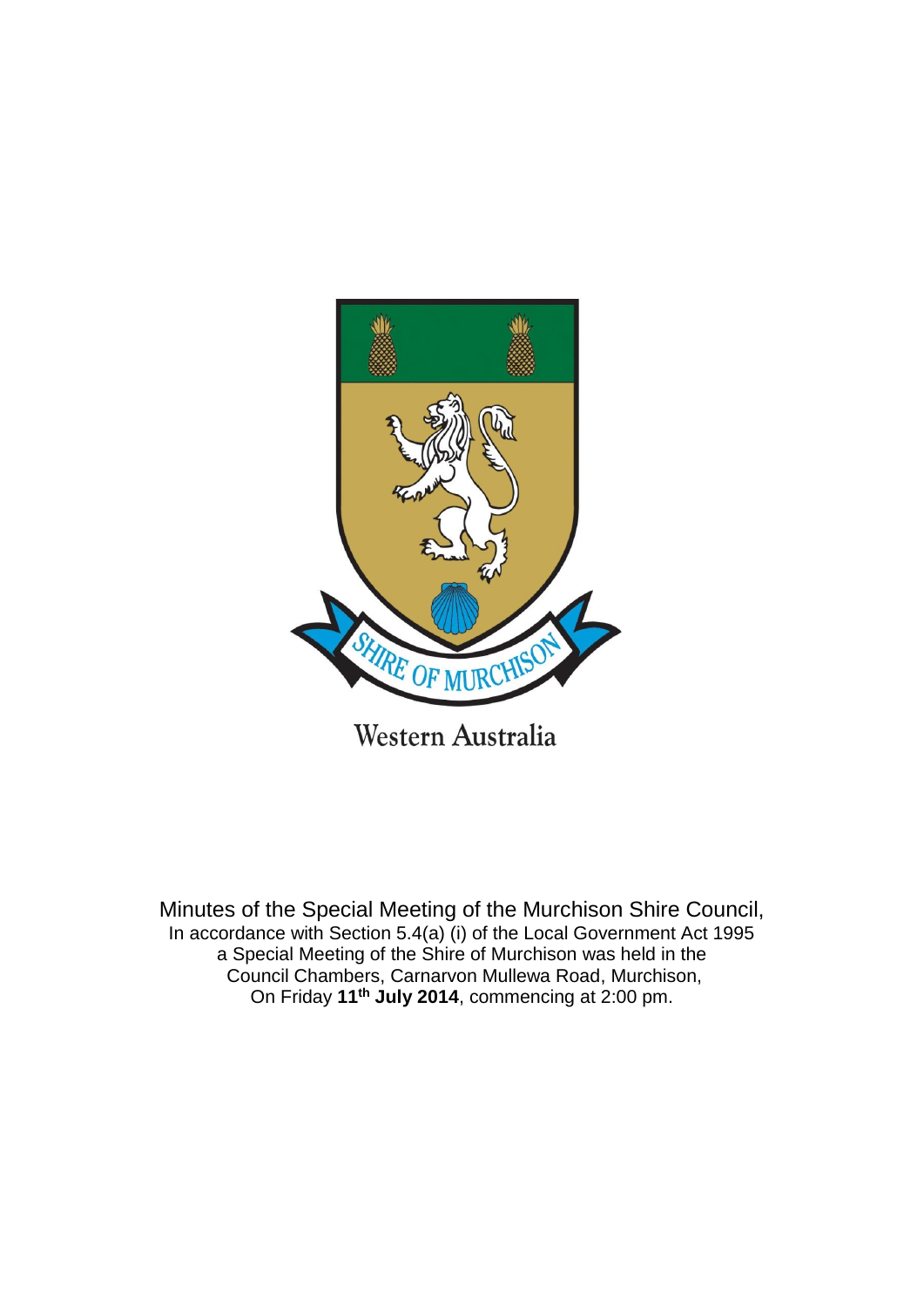# **TABLE OF CONTENTS**

| $\mathbf{1}$ .  |      | DECLARATION OF OPENING/ANNOUNCEMENT OF VISITORS 3       |  |
|-----------------|------|---------------------------------------------------------|--|
| 2.              |      | RECORD OF ATTENDANCE/APOLOGIES/LEAVE OF ABSENCE 3       |  |
| 3.              |      | RESPONSE TO PREVIOUS PUBLIC QUESTIONS TAKEN ON NOTICE 3 |  |
| $\mathbf{4}$ .  |      |                                                         |  |
|                 | 4.1  |                                                         |  |
| 5.              |      |                                                         |  |
| 6.              |      |                                                         |  |
| 7 <sub>1</sub>  |      | NOTICE OF ITEMS TO BE DISCUSSED BEHIND CLOSED DOORS3    |  |
| 8.              |      |                                                         |  |
|                 | 8.1  |                                                         |  |
| 9.              |      | PETITIONS/DEPUTATIONS/PRESENTATIONS/SUBMISSIONS4        |  |
| 10 <sup>1</sup> |      |                                                         |  |
|                 | 10.1 |                                                         |  |
|                 | 10.2 |                                                         |  |
|                 | 10.3 |                                                         |  |
| 11.             |      |                                                         |  |
| 12.             |      |                                                         |  |
| 13.             |      |                                                         |  |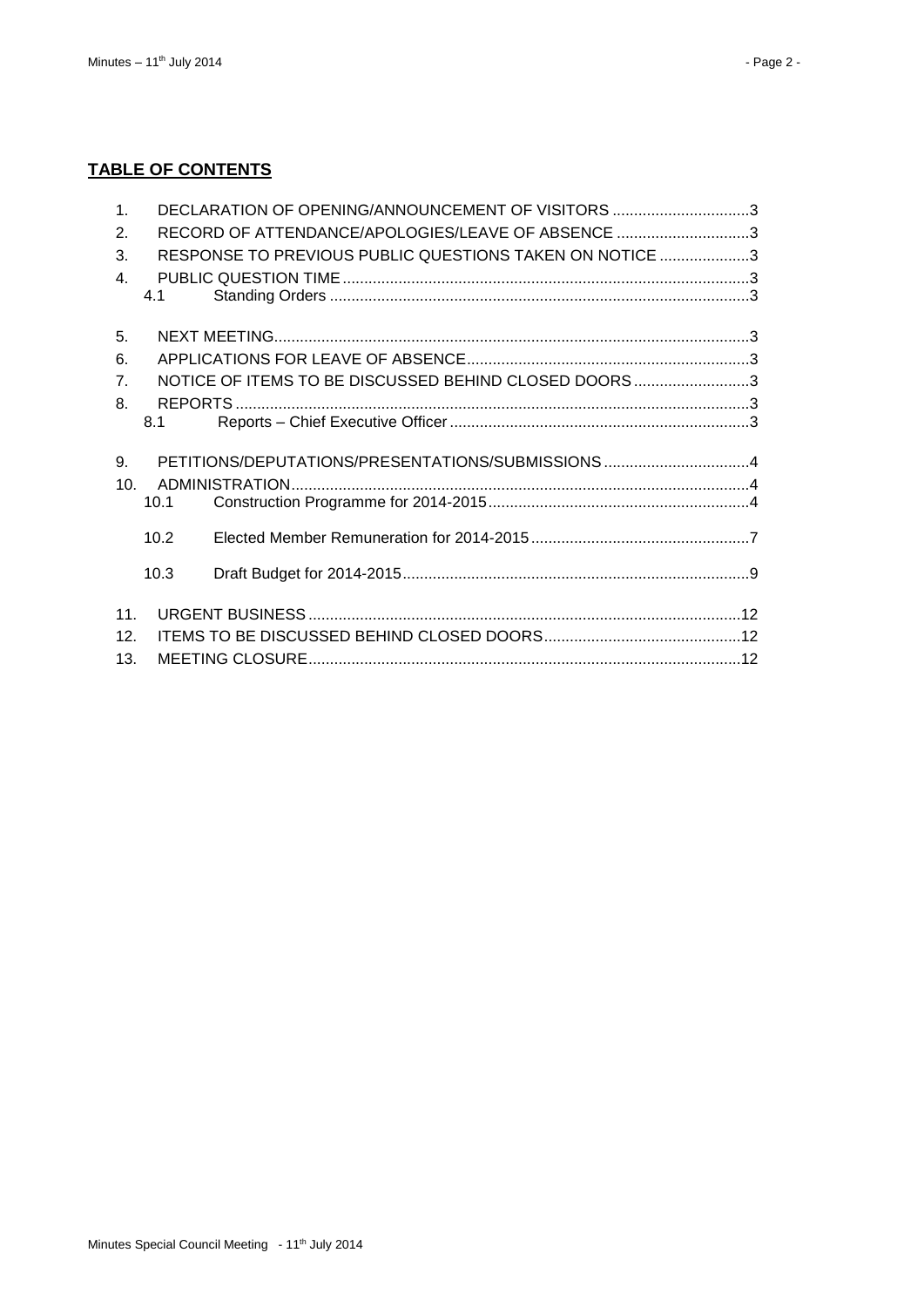# <span id="page-2-0"></span>**1. DECLARATION OF OPENING/ANNOUNCEMENT OF VISITORS**

The Shire president declared the meeting open at 2.05pm

#### <span id="page-2-1"></span>**2. RECORD OF ATTENDANCE/APOLOGIES/LEAVE OF ABSENCE**

#### **Elected Members:**

Councillor M Halleen, Shire President Councillor RE Foulkes-Taylor, Deputy Shire President Councillor SA Broad Councillor A Whitmarsh Councillor M Williams

#### **Staff:**

Jenny Goodbourn – Chief Executive Officer Brian Wundenberg – Works Supervisor Candice Smith – Senior Finance Officer

**Apologies:** Councillor P Squires

**Leave of Absence:** Nil

# <span id="page-2-2"></span>**3. RESPONSE TO PREVIOUS PUBLIC QUESTIONS TAKEN ON NOTICE** Nil

<span id="page-2-3"></span>**4. PUBLIC QUESTION TIME**

Nil

#### <span id="page-2-4"></span>**4.1 Standing Orders**

*Council Decision:*

**Moved: Councillor Broad Seconded: Councillor Foulkes-Taylor**

**That the following Local Law-Standing Orders 2001 be stood down:**

8.2 Limitation on the number of speeches

8.3 Duration of speeches

**Carried For: 5 Against: 0**

# <span id="page-2-5"></span>**5. NEXT MEETING**

The scheduled date for the next ordinary meeting is Friday 18th July 2014.

# <span id="page-2-6"></span>**6. APPLICATIONS FOR LEAVE OF ABSENCE**

Nil

# <span id="page-2-7"></span>**7. NOTICE OF ITEMS TO BE DISCUSSED BEHIND CLOSED DOORS**

```
Nil
```
# <span id="page-2-8"></span>**8. REPORTS**

#### <span id="page-2-9"></span>**8.1 Reports – Chief Executive Officer**

In accordance with S5.4 (b) of the Local Government Act 1995 a Special Meeting was called for the purpose of dealing with three items:-

Capital Works Programme for 2014-2015; Members Remuneration for 2014-2015; and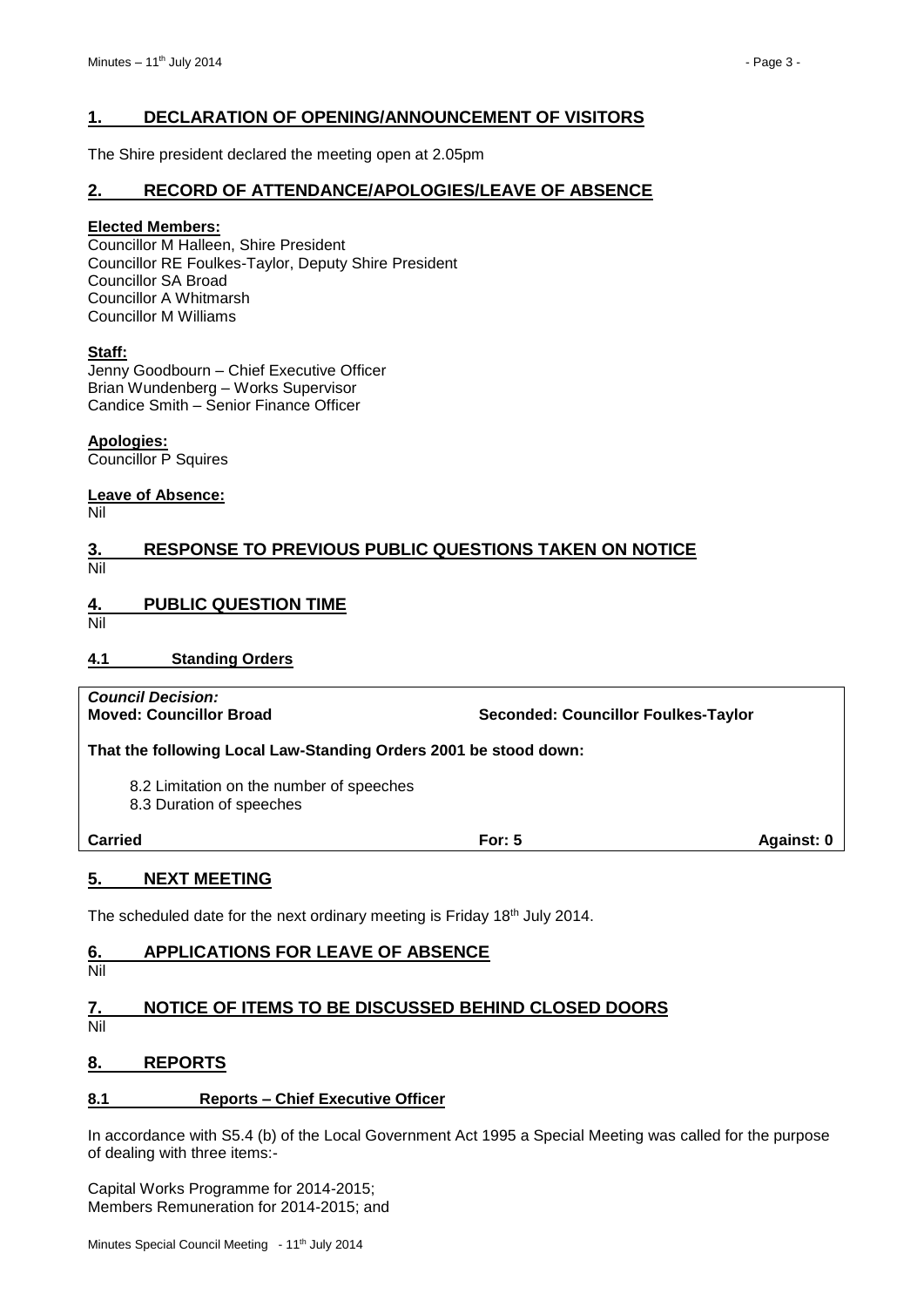Review of the draft budget for 2014-2015.

# **Officers Recommendation:**

That the Chief Executive Officer's report be accepted

#### **Voting:**

Simple Majority

| <b>Council Decision:</b><br><b>Moved: Councillor Williams</b> | Seconded: Councillor Whitmarsh |            |
|---------------------------------------------------------------|--------------------------------|------------|
| That the Chief Executive Officer's report be accepted.        |                                |            |
| Carried                                                       | For: $5$                       | Against: 0 |

# <span id="page-3-0"></span>**9. PETITIONS/DEPUTATIONS/PRESENTATIONS/SUBMISSIONS None**

#### <span id="page-3-1"></span>**10. ADMINISTRATION**

#### <span id="page-3-2"></span>**10.1 Construction Programme for 2014-2015**

| File:              | 12.9                          |
|--------------------|-------------------------------|
| Author:            | Jenny Goodbourn               |
| Interest Declared: | No interest to disclose       |
| Date:              | 11 <sup>th</sup> July 2014    |
| Attachments:       | <b>Construction Programme</b> |
|                    |                               |

# **Matter for Consideration:**

Council to consider the proposed construction programme for 2014-15.

#### **Background:**

At the May council meeting councillors discussed the proposed works programme for 2014-15 following on from the road inspection carried out earlier in the year. This has now been worked through and costed.

# **Comment:**

The proposed construction programme is:-

Carnarvon/Mullewa Road - (South of Byro job) finish off reforming road and gravel sheeting

Carnarvon/Mullewa Road - Two calcrete sections south and north of Tin Hut Creek require boxing out to a depth of 100mm. Fresh dirt needs to be pulled in from both sides and then remixed with polycom added, re-crushed and laid back down with a good rolling - 2.5kms

Carnarvon/Mullewa Road - on southern end of above section (calcrete) water lays on the road. This was picked up in last year's inspection and will require about 1km of gravel sheeting plus improvements to bunds, drains and contour banks. - 2.2kms

Carnarvon/Mullewa Road - Reform section from Woodleigh/Byro turn-off south. Need to improve water flow at the bunds as water lays here in wet times. Sections will need to be boxed out, replaced with calcrete and good drainage on down side alongside of the bund to be installed - 2.5kms

Woodleigh/Byro Road - Requires gravel sheeting of stony sections, straightening out of some corners, new bunds and repairs to existing bunds.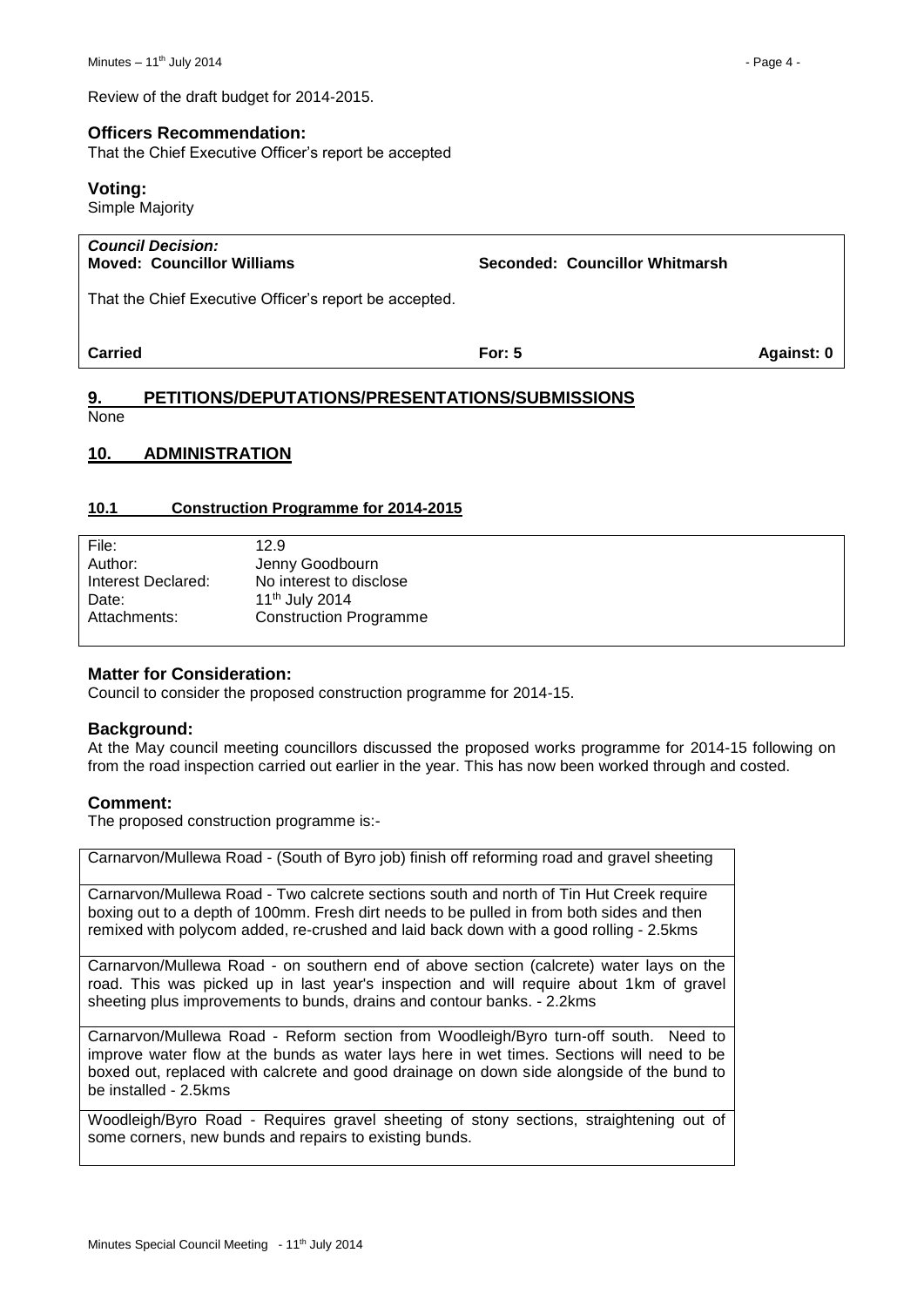Carnarvon/Mullewa Road- 5.2km north of Mt Narryer water lays on road. This is a 1km section - Rebuild where water lays (about 400m) up 400mm. The rest of this section needs reforming by pulling in from sides and then gravel sheeting 150mm. Re-dress bunds and drains.

Carnarvon/Mullewa Road – 27km north of settlement - water lays on the road. This is a 1.5km section of road that requires reforming up by ripping both sides of the road and sheeting with calcrete. Requires one new bund and drains need to be flatter and longer on west side. Need to place a contour on east side of the road from bund to bund.

Carnarvon-Mullewa Road - Sealing of the 4km section north of the Murchison river. Week to trim up and cost of seal.

Beringarra/Pindar Road - Completion of form work and then sealing of the three dust suppression jobs at Tallering, Yuin and the Pia Community - Two weeks for shire then cost to seal.

Beringarra-Cue Road. Put in off shoot drains. New floodways in various places. Repairs to the shoulder on west side of road 2km south of Mileura station homestead. Place a contour bank on west side of road 400m south of shoulder. Repair to prevent shoulder damage. Remove all but boundary grids - *funding to come from Mitsubishi funds.*

Wooleen/Mt Wittenoom Road - 2.4km of new alignment. Clear the new alignment - shape up road, gravel sheet where required, box out floodway and replace with gravel. Place stone wall in floodway. Put in new driveway for Wooleen station. New alignment through small creek at Wooleen wool shed.

Carnarvon/Mullewa Road - Forming up and gravel sheeting from the settlement to Butchers Track turn off – 8km - *RRG funded project - RRG 263,667 SOM \$131,833*

Twin Peaks/McNabb's road - 3.1km of calcrete sheeting south from the Sanford River.

Butchers Track Road - Gravel sheeting over stony section west from Muggon shed turn off - 1.2km. Move bunds and drains 5km before western boundary. Signage required.

Concrete Crossing Repairs for the year - Yarra-Yarra River 3km south of Byro on the Carnarvon-Mullewa road

Additional replacement grids on Beringarra-Pindar Road and various other roads.

CSIRO – Safety Signage etc. – to use up remaining funds from CSIRO provided in May 2013

Ballinyoo Bridge – New bridge project

A full break-up with costings of the programme is attached.

*The Works Supervisor commented that we had originally included concrete crossings at Yallalong and Yarra-Yarra but the one at Yallalong was now being deferred and allowance only made for the one at Yarra-Yarra, it was suggested that the extra money be spent on more grids.*

*Cr Broad commented that in the past after the road inspection there was a list of priorities made before the budget was constructed. The CEO replied that at the May meeting the Works Supervisors report had included this report and it was discussed by council.*

*Cr Broad also commented that there did not seem to be any of the re alignments in this budget discussed during the road inspection. The Works Supervisor replied that the programme was based on completing previous years priorities then moving onto new jobs in an orderly fashion rather than moving from jobs at one end of the shire to the other.*

*Cr Foulkes-Taylor commented that whilst the road works were not formalised he liked the overall following up of jobs from previous years.*

*Cr Foulkes-Taylor commented that he thought the \$80K would not be enough for the crossing at Yarra Yarra and that it should be more like \$110K - \$130K. Cr Foulkes-Taylor also commented that 5 grids for \$105 - \$110K would be a good expansion.*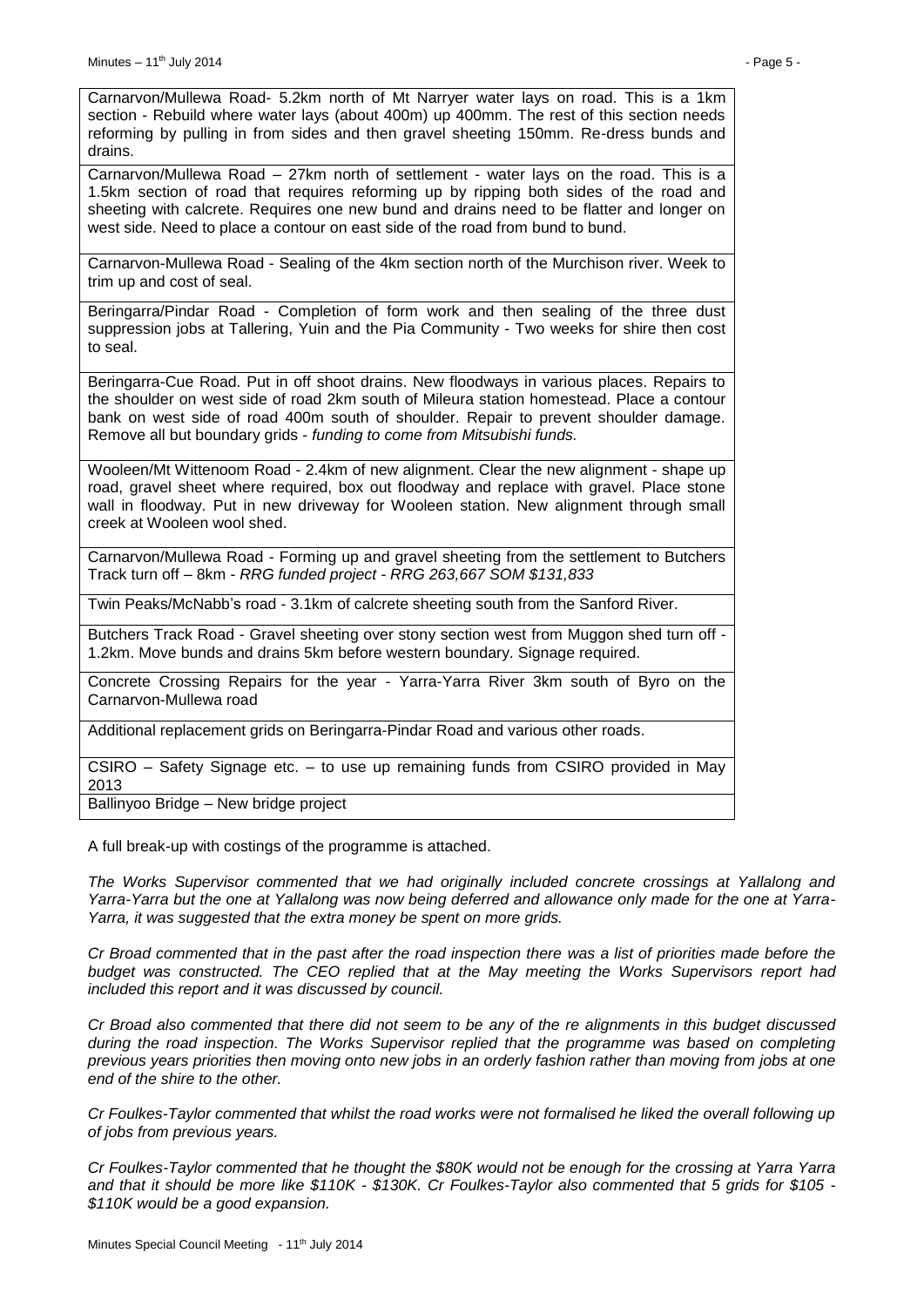*Cr Broad felt that the Yarra-Yarra crossing was ok and that he would rather more money be spent on grids. The Works Supervisor replied that the Yarra-Yarra crossing had deteriorated and needed lifting as it is too low.*

*Cr Williams thoughts were that the crossings were deteriorating and that they needed work.*

*Cr Whitmarsh suggested that we don't take money from the crossings and make a start on them. The CEO made the suggestion to change the budget to 115K for grids and 123.5K for crossings. Cr Whitmarsh also commented that there had already been an incident at the crossing with damage to a vehicle.*

*President Halleen mentioned that they can't all utilise the Carnarvon-Mullewa road. He also thinks that the Yarra Yarra crossing needs doing and thinks that the CEO's suggestion is a good idea.* 

*Cr Foulkes-Taylor mentioned that the cost of completing the concrete crossings is much more manageable right now compared to a few years ago when it was double the costs. It was also mentioned that this may be the case again in 3-4 years.*

*Cr Williams asked the Works Supervisor if any more grids could be sacrificed on the Pindar road. The Works Supervisor replied that there was no more that could be removed.*

*Cr Foulkes-Taylor noted that the costs associated with the grids may be a little higher as you are not allowed to utilise railway sleepers to make grids but have to use box tubing.*

# **Statutory Environment:**

Nil.

# **Sustainability Implications**

**Environmental**

There are no known significant environmental implications associated with this decision

- **Economic** Road works are a major part of the shires economic operations and capital construction is included in all strategic plans. The proposed works are in line with the long term financial plan, asset management and corporate business plan.
- **Social**

There are no known significant social considerations associated with this decision

# **Strategic Implications:**

Nil.

# **Policy Implications:**

Nil.

# **Financial Implications:**

The agreed Construction Programme forms part of the proposed 2014-2015 budget.

# **Consultation:**

Nil

# **Recommendation**

That Council adopt the Construction Programme for the 2014-2015 Financial year as detailed in the schedule attached and use this in developing the 2014-2015 annual budget.

# **Voting Requirements:**

Simple majority.

#### *Council Decision:* **Moved: Councillor Foulkes-Taylor Seconded: Councillor Whitmarsh**

That Council adopt the Construction Programme for the 2014-2015 Financial year as detailed in the schedule attached and use this in developing the 2014-2015 annual budget. It was agreed that the Concrete Crossing's amount be adjusted to \$118,500 and the additional replacement grids be reduced to \$120,000.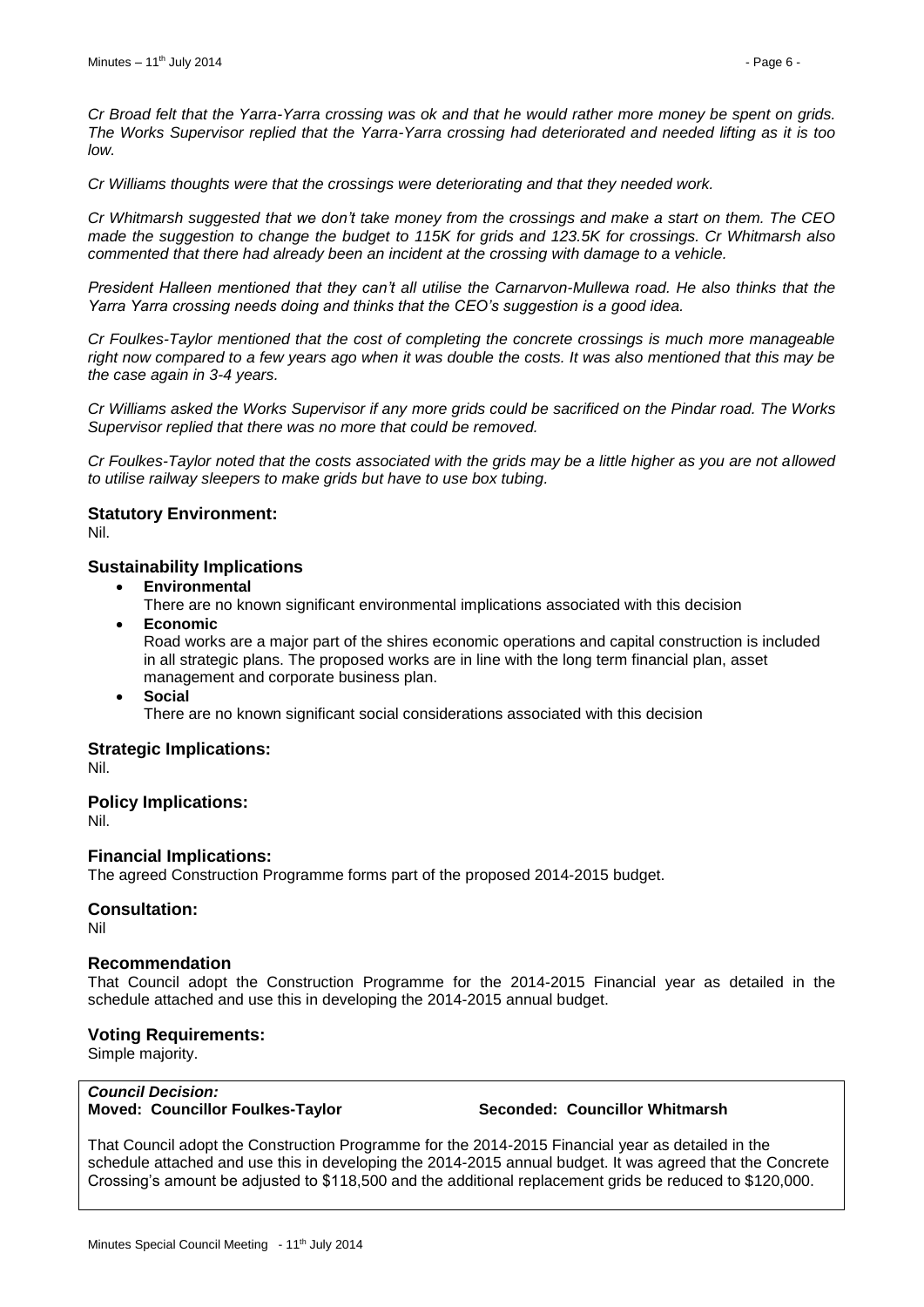#### <span id="page-6-0"></span>**10.2 Elected Member Remuneration for 2014-2015**

| File:              | 2.4                        |
|--------------------|----------------------------|
| Author:            | Jenny Goodbourn            |
| Interest Declared: | No interest to disclose    |
| Date:              | 11 <sup>th</sup> July 2014 |
| Attachments:       | N/A                        |
|                    |                            |

#### **Matter for Consideration:**

Council to consider adopting Elected Member Remuneration as detailed in the table below.

#### **Background:**

A council member who attends a council or committee meeting is entitled to be paid a prescribed minimum fee and to be reimbursed for prescribed expenses.

The President, in addition, is entitled to a prescribed annual allowance and the local government may decide to pay the Deputy President an allowance up to 25% of that prescribed for the president.

#### **Comment:**

On 18 June 2014, the Salaries and Allowances Tribunal reviewed Elected Members Remuneration increasing maximums for attendance at Council Meetings and increasing the Presidents and Deputy Presidents Allowance by 3%. As last year, travel allowance is required to be claimed according to the Public Service Award 1992, however clarification as to which schedule can be used was sought last year.

In November last year the Salaries and Allowances Tribunal considered the request to be able to use Schedule E (car has to be provided) as opposed to schedule F (use of private vehicle). We argued that whilst it is not a necessity for someone to have a vehicle to stand for council the reality is that there is no public transport or taxi services in our region. The SAT response was "*Essentially, the Tribunal confirmed the current determination and took the view that Local Governments should make a decision based on their own particular circumstances."* They did not uphold our request to allow the allowance to be based on where the member resided rather than the areas they travelled through so we will still have to calculate travel based on the three zones but we can use the rates in schedule E which are: Zone1- Metropolitan area \$1.855, Zone 2 – South West Land Division \$1.874 and Zone 3 – Rest of State \$1.947 per km. This means we will not need the additional \$1.00 per km paid as an allowance that we brought in last year to subsidise the reduction in travel.

If council wishes to go with a 3% increase this would see Councillors attendance fees increase from \$3,850 to \$3,970. The Presidents attendance fee rise from \$6,600 to \$6,800. The Presidents annual allowance would also be increased to \$6,800 and the Deputy Presidents annual allowance would increase from \$1,650 to \$1,700. The total budget allocation for 2014-2015 would need to be \$26,650 for member's attendance allowance and \$8,500 for President and Deputy President's allowance.

Based on say 11 ordinary meetings and two extraordinary and one trip to Perth for each member the travel expense would be approx. \$58,000.

Telecommunications allowance was \$1,100 for 2013-2014. A 3% increase would see this rise to \$1,135 per person.

*The CEO Explained to the councillors how the new Councillors attendance fees and travel allowance had been determined by SAT in June this year.*

*Cr Broad asked the CEO about the boundaries on the map for the 3 zones. The CEO left the room and came back with the map of the zones and explained the areas relating to the 3 zones.*

*Cr Squires had phoned the office prior to the meeting and asked that it be mentioned that he would prefer the extra \$30K added to the travel allowance be used in another area of the budget. It was noted that Cr Squires had not fully understood the changes which had seen an increase in travel and decrease in members attendance allowance due to the changes in the travel rates compared to last year.* 

# **Statutory Environment:**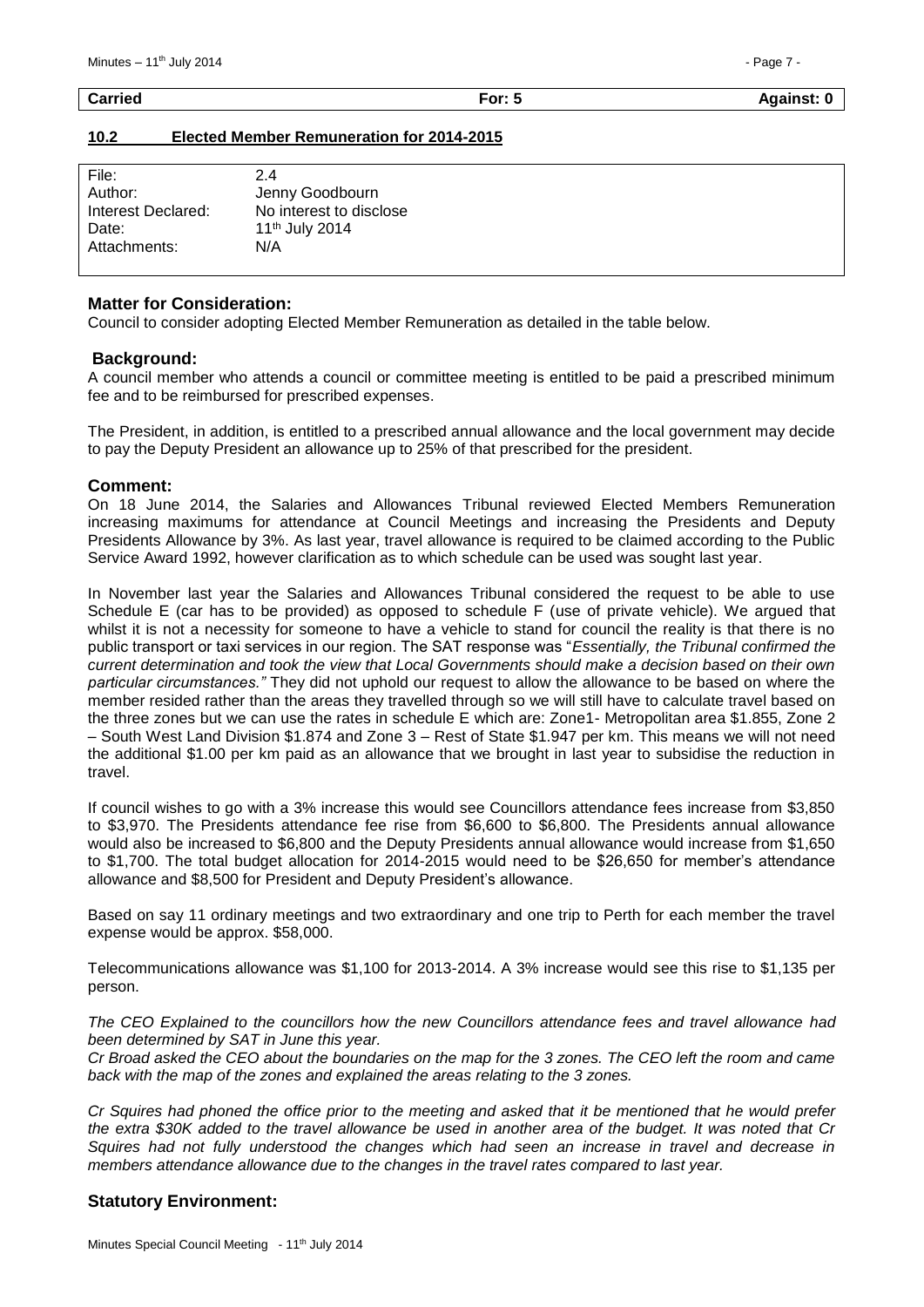Local Government Act 1995: s5.98 to 5.100 Salaries and Allowances Tribunal 18 June 2014

# **Sustainability Implications**

- **Environmental**
- There are no known significant environmental implications associated with this decision **Economic**
- There are no known significant economic implications associated with this decision **Social**
	- There are no known significant social considerations associated with this decision

# **Strategic Implications:**

Nil.

# **Policy Implications:**

Nil.

# **Financial Implications:**

Overall operating costs would rise by \$6,484 compared to last year but a provision has been made in the draft budget to cover the revised costs.

# **Consultation:**

Nil

# **Recommendation**

That Council adopt Elected Members Remuneration for the 2014-2015 Financial year as detailed in the schedule below.

The President is to be paid an Attendance Fee at the base rate of \$6,800, plus an Annual Allowance of \$6,800;

The Deputy President is to be paid an Attendance Fee at the base rate of \$3,970, plus an Annual Allowance of \$1,700;

All Members are to be paid an Attendance Fee at the base rate of \$3,970;

All Elected Members are to be paid a Telecommunications Allowance of \$1,135 per annum and a Travel Allowance based on the Public Service Award 1992 – Schedule E.

# **ELECTED MEMBERS REMUNERATION**

|                                                                    | 2013-14                |                        | 2014-15                      |                              |
|--------------------------------------------------------------------|------------------------|------------------------|------------------------------|------------------------------|
|                                                                    | Range                  | <b>Adopted</b>         | Range                        | <b>Budget</b>                |
| <b>Fees for Attending Council and</b><br><b>Committee Meetings</b> | \$                     | \$                     |                              |                              |
| Councillor                                                         | $3.5 - 9K$             | \$3,850                | $3.5 - 9.27K$                | \$3,970                      |
| President                                                          | $3.5 - 18.5K$          | \$6,600                | 3.5-19.055K                  | \$6,800                      |
|                                                                    | Range                  | <b>Adopted</b>         | Range                        | <b>Budget</b>                |
| <b>Annual Local Government</b><br><b>Allowances</b>                | \$                     | \$                     |                              |                              |
| President                                                          | $.5-19K$               | \$6,600                | $.5 - 19.57K$                | \$6,800                      |
| Deputy President                                                   | 25%                    | \$1,650                | 25%                          | \$1,700                      |
| <b>Other Fees - Elected Members</b>                                | \$                     | \$                     |                              |                              |
| <b>Telecommunications Allowance</b>                                | $.5 - 3.5K$            | \$1,100                | $.5 - 3.5K$                  | \$1,135                      |
| <b>Travel Allowance</b>                                            | 94.3/91/89.5<br>per km | 94.3/91/89.5<br>per km | 194.7/187.4/<br>185.5 per km | 194.7/187.4/<br>185.5 per km |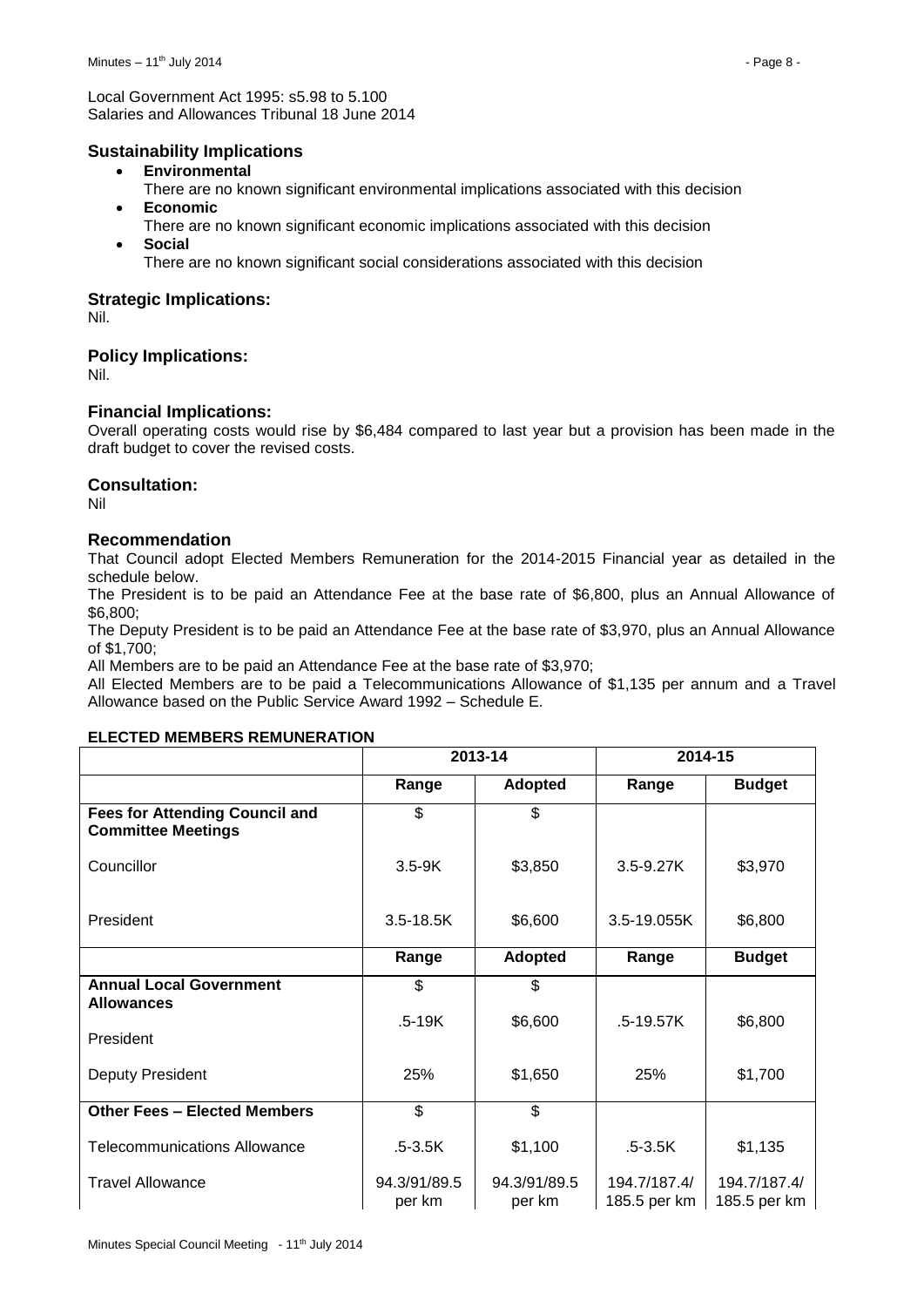#### **Voting Requirements:**

Absolute majority.

# *Council Decision:*

**Moved: Councillor Broad Seconded: Councillor Foulkes-Taylor**

That Council adopt Elected Members Remuneration for the 2014-2015 Financial year as detailed in the schedule below.

The President is to be paid an Attendance Fee at the base rate of \$6,800, plus an Annual Allowance of \$6,800;

The Deputy President is to be paid an Attendance Fee at the base rate of \$3,970, plus an Annual Allowance of \$1,700;

All Members are to be paid an Attendance Fee at the base rate of \$3,970;

All Elected Members are to be paid a Telecommunications Allowance of \$1,135 per annum and a Travel Allowance based on the Public Service Award 1992 – Schedule E.

| <b>Carried by Absolute Majority</b> | For: 5 | Against: 0 |
|-------------------------------------|--------|------------|
|                                     |        |            |

# <span id="page-8-0"></span>**10.3 Draft Budget for 2014-2015**

| File:              | 24                         |
|--------------------|----------------------------|
| Author:            | Jenny Goodbourn            |
| Interest Declared: | No interest to disclose    |
| Date:              | 11 <sup>th</sup> July 2014 |
| Attachments:       | N/A                        |

# **Matter for Consideration:**

Council to consider the draft budget for 2014/2015.

# **Background:**

The audit committee met on the  $20<sup>th</sup>$  June and held a workshop format meeting to go through the operating income and expenses and proposed capital expenditure as part of the development of the 2014-2015 budget.

# **Comment:**

The budget has been further worked on and adjustments made. The capital programme, as per the earlier item, has been included and the insurance and depreciation has been adjusted in line with information received.

*The CEO discussed any alterations made to the draft budget from the previous meeting and added that the depreciation and administration allocations had now been fully costed and the correct opening surplus calculated.*

*Cr Foulkes-Taylor asked the CEO why there was a \$400K difference from the previous draft. The CEO replied that the actuals on the previous daft budget were end of May figures and that projects were showing as underspent. The CEO explained that she had used the actual June figures for the cashflow and opening surplus for this draft and it therefore meant less \$ would need to be carried forward.*

*Cr Williams asked if the road bunding bill had been paid to which the CEO replied that it had been paid in June but it was not shown in schedule 12 as the figures were to the end May.*

*Cr Williams asked the CEO to explain why the admin salaries were up by \$60K? The CEO replied that there has been an allowance for a part time project officer included in the salaries and also a CPI pay rise.*

*Cr Williams then mentioned that the insurance was less than previous years and why was the sports complex insurance higher? The CEO replied that all of the property and plant insurances were less in 2014/2015 and that the sports complex insurance was higher because there had been a revaluation completed on the complex and it now included the sporting fields associated with the complex.*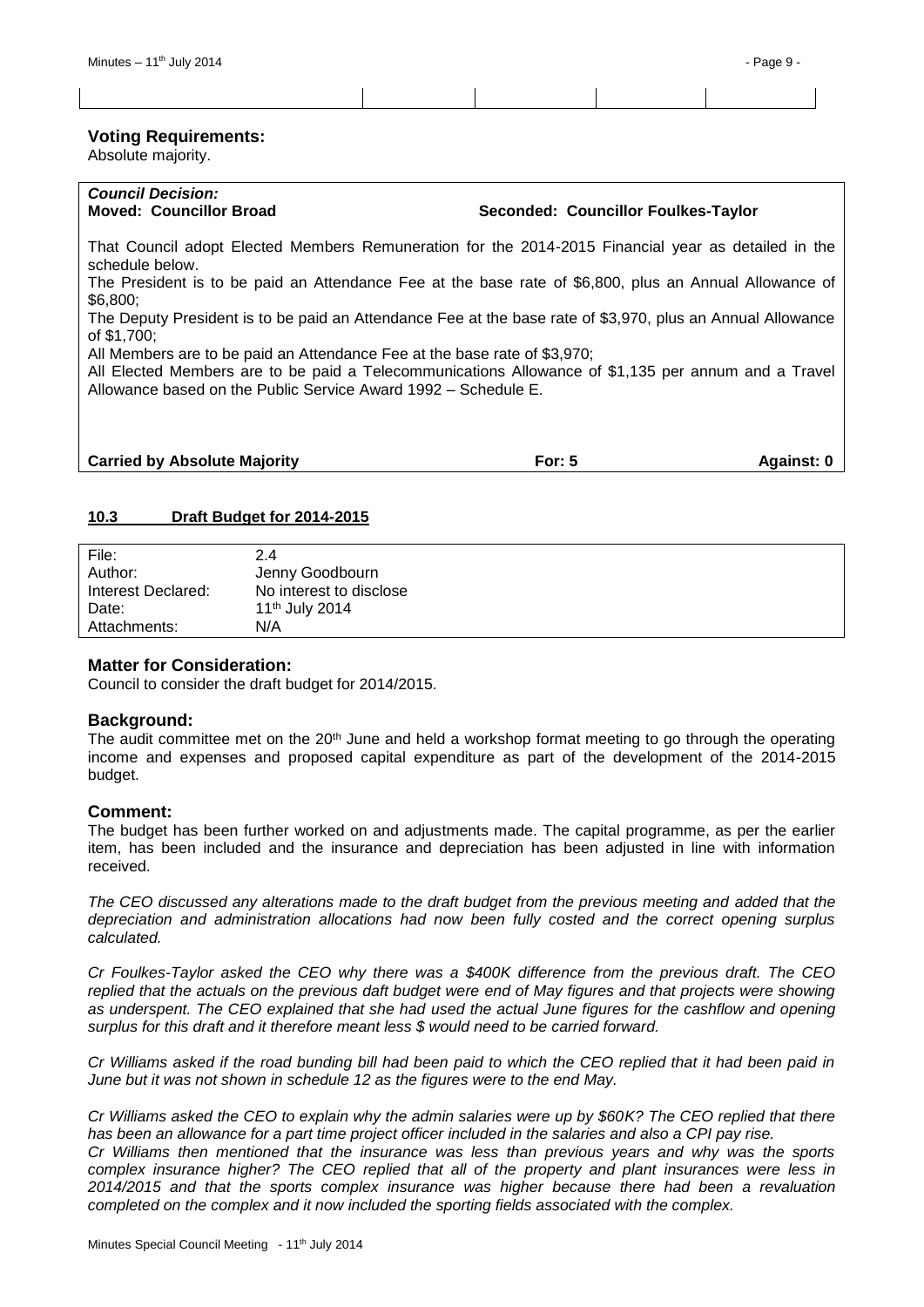*Cr Williams asked if the Other Rec costs were including the salaries of the staff to which the CEO confirmed that this was correct.*

*Cr Foulkes-Taylor asked the CEO what made up the \$20K for the water. The CEO explained that the costs were for an additional bore and signage advising of non-potable supply and then Cr Foulkes-Taylor asked if this was enough money to cover the costs.*

*The Works Supervisor then commented that when the water has been deemed non potable we not only need to put signs on the taps but the taps also need to be a different colour than they are currently.*

*The CEO asked the councillors to be aware that she had allowed \$5K for the Astrofest even though it is only biannual. This is to ensure that funding can be obtained for the years that the festival is on.*

*President Halleen asked how many tourist books we still have and do we need to get more printed in this new financial year. The CEO asked if we had an existing book for print as previously in another shire they had issues getting more printing complete. President Halleen commented that there had been several prints completed in the past. The actual count needs to be done as part of the year end stock take and some boxes are out in the sea container but there is sufficient for at least the next year.*

*Cr Foulkes-Taylor asked the CEO how the amount for the Anzac Memorial was arrived at. The CEO replied that it was the figure taken from the grant application.* 

*The CEO mentioned to all of councillors that money had been received for the insurance claim on a former CEO's fraudulent activity. The CEO also mentioned that she has approached the insurance company for restitution of costs for the forensic audit completed which cost the shire substantial money. The shire is yet to be advised if they are to receive this money and how much.*

*Cr Broad commented that the \$6K allowed for his state council meetings was a little light and should be higher. The CEO commented that it could be made higher and then the associated costs would also be higher as it is claimed by the shire and then reimbursed to Cr Broad.*

*Cr Foulkes-Taylor asked if the ongoing costs with the new accounting programme were comparable to the existing costs. The CEO replied that they were and in the long run we would be able to save money with a more efficient system and month end reporting process*

*President Halleen asked if the \$30K cost to collect the data for Roman was a once off and the CEO confirmed that this was correct.*

*Cr Williams asked if the money for the new staff house if not spent would go back to the reserve account. The CEO explained that we do not transfer the money until after the project is complete and if it is not needed then it will not be transferred.*

*Cr Williams asked why the amount for the new post hole digger had risen? The Works Supervisor explained that the hydraulic driver they had was not suitable for the new PHD and they would need to purchase a new one. President Halleen asked if we would then sell on the existing PHD to offset the costs? It was the consensus from the previous meeting that this would be tendered as a surplus item of plant.*

*Cr Broad asked the Works Supervisor what was the biggest post we would use? And should we get an air compressor?*

*Cr Foulkes-Taylor commented that the trouble with the air compressor is that they are hard to use and he suggested we stay with the PHD. The air compressor is a very physical and noisy machine.*

*The CEO suggested that the council leave the provision in the budget and do not purchase anything until it has gone before the Plant Working Group. Everyone agreed this was a good idea.*

# **Statutory Environment:**

Section 6.2 of the Local Government Act 1995 refers.

Section 6.2(2) of the Act requires that in preparing its annual budget the Council is to have regard to the contents of its plan for the future prepared in accordance with section 5.56. Under the Integrated Planning Framework for Local Government, that is the Community Strategic Plan. This section requires that Council must prepare detailed estimates of:

(a) Expenditure;

(b) Revenue and income, independent of general rates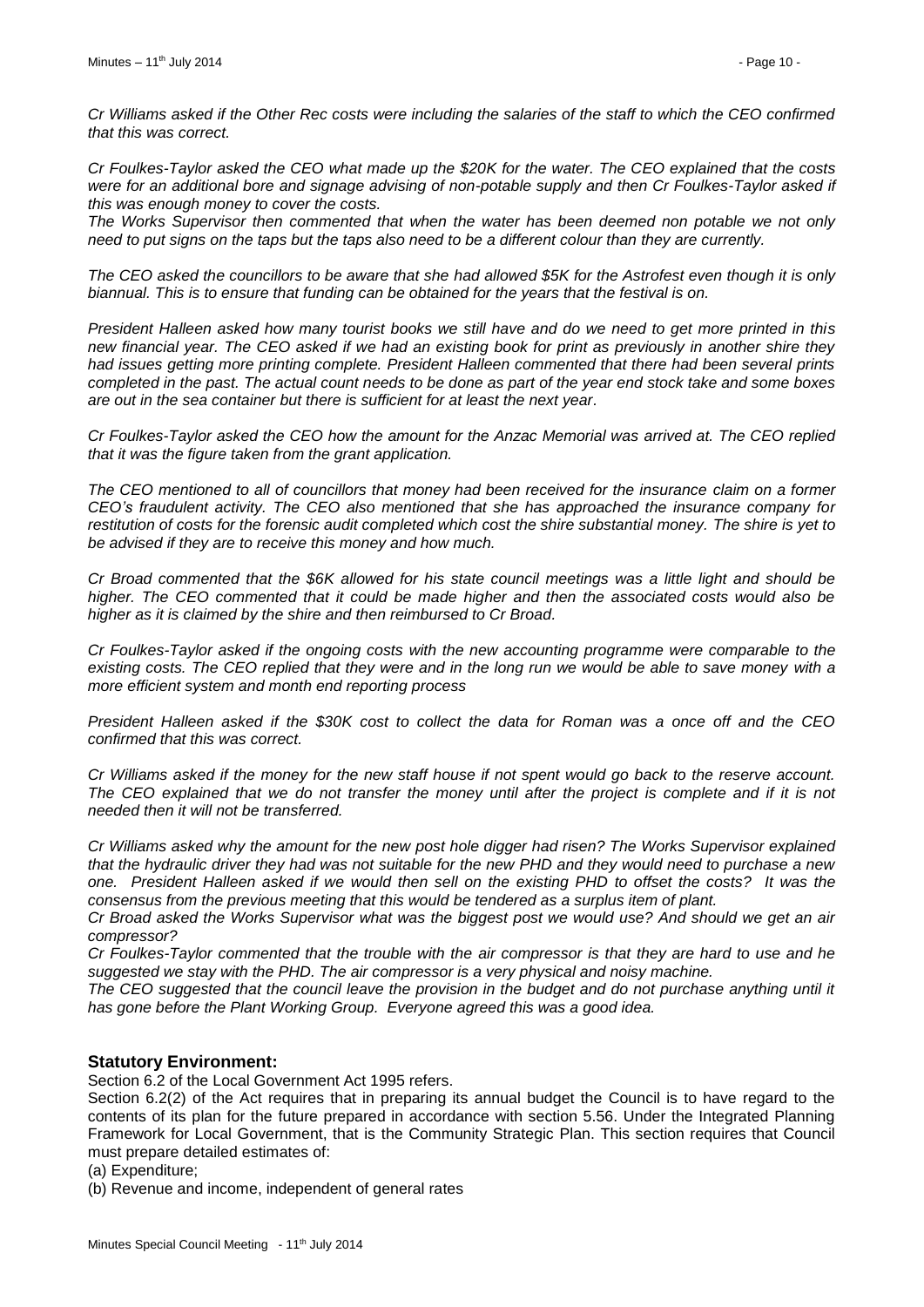(c) The amount required to make up the 'deficiency' if any shown by comparing the estimated expenditure with the estimated revenue and income.

Section 6.2(3) requires that all expenditure, revenue and income must be taken in account unless otherwise prescribed. Local Government (Financial Management) Regulation 32 prescribes amounts that may be excluded in calculating the 'budget deficiency'

Section 6.2(4) requires the annual budget to incorporate:

(a) Particulars of estimated expenditure proposed;

(b) Detailed information relating to the rates and service charges which will apply, including:

- (a) Amount estimated to be yielded by the general rate
- (b) Rate of interest to be charged on unpaid rates and service charges;
- (c) Fees and charges;

(d) Borrowings and other financial accommodations proposed;

(e) Reserve account allocations and uses;

(f) Any proposed land transactions or trading undertakings per section 3.59

# **Sustainability Implications**

#### **Environmental**

The budget has been developed in conjunction with the shires integrated planning documents with particular reference to the corporate Business Plan, Long Term Financial Plan and Asset Management Plan.

**Economic**

The budget has been developed in conjunction with the shires integrated planning documents with particular reference to the corporate Business Plan, Long Term Financial Plan and Asset Management Plan.

**Social**

The budget has been developed in conjunction with the shires integrated planning documents with particular reference to the corporate Business Plan, Long Term Financial Plan and Asset Management Plan.

#### **Strategic Implications:**

Nil.

# **Policy Implications:**

Nil.

#### **Financial Implications:**

The setting of the 2014-2015 budget will control the financial operations of the shire over the coming year.

#### **Consultation:**

UHY Haines Norton Works Supervisor

#### **Recommendation**

That Council adopt the draft budget as presented and use this to develop the budget in its statutory format for formal adoption at the July meeting.

#### **Voting Requirements:**

Simple majority.

# *Council Decision:*

# **Moved: Councillor Williams Seconded: Councillor Foulkes-Taylor**

That Council adopt the draft budget as presented and use this to develop the budget in its statutory format for formal adoption at the July meeting.

**Carried For: 5 Against: 0**